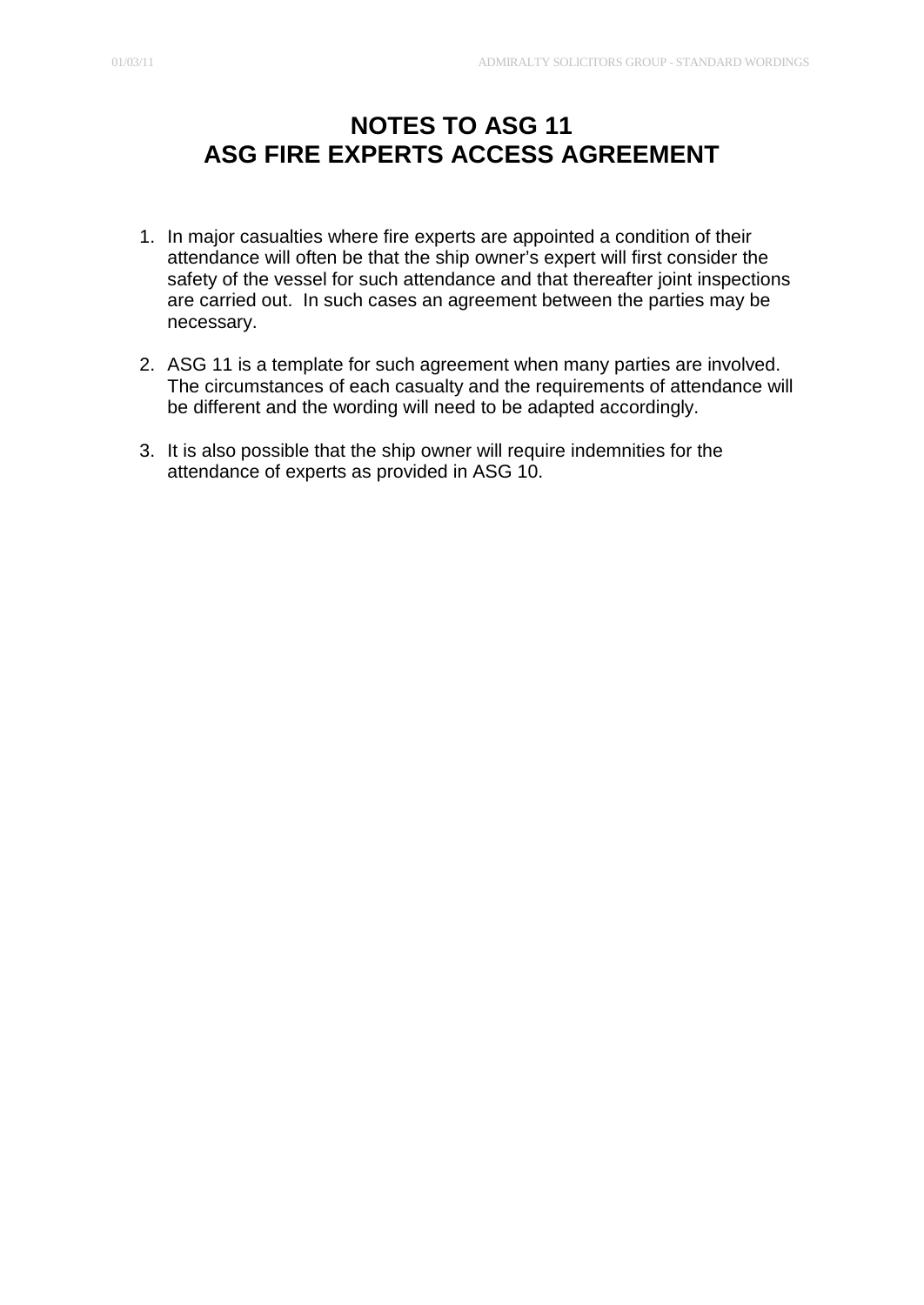#### **ASG 11 Admiralty Solicitors Group**

#### **ASG FIRE EXPERT ACCESS AGREEMENT**

### *"AAA"*

#### **THIS ACCESS AGREEMENT is made this … day of ..…. between:-**

- (1) [**solicitors**] of [**address**] for and on behalf of the owners, demise charterers and operators/managers of the *"AAA"* (collectively the "Owners"); and
- (2) **[solicitors**] of {**address**] for and on behalf of Slot Charterers …………………… 1. 2.

(collectively the "Slot Charterers").

- (3) [**solicitors]** of [**address**] for and on behalf of Cargo Interest 1.
	- 2.

(collectively the "Cargo Interests)

(4) "Any further parties …………………"

#### **WHEREAS:**

- A. On about ["*AAA"*] (the "Vessel") was damaged by fire and/or explosion in the  $[\dots, \dots, \dots]$  Ocean whilst on passage from  $[\dots, \dots, \dots]$  to  $[\dots, \dots, \dots]$ .
- B. LOF with SCOPIC incorporated was signed by the Owners on […………………….] with (Salvage Co …) ("Salvors").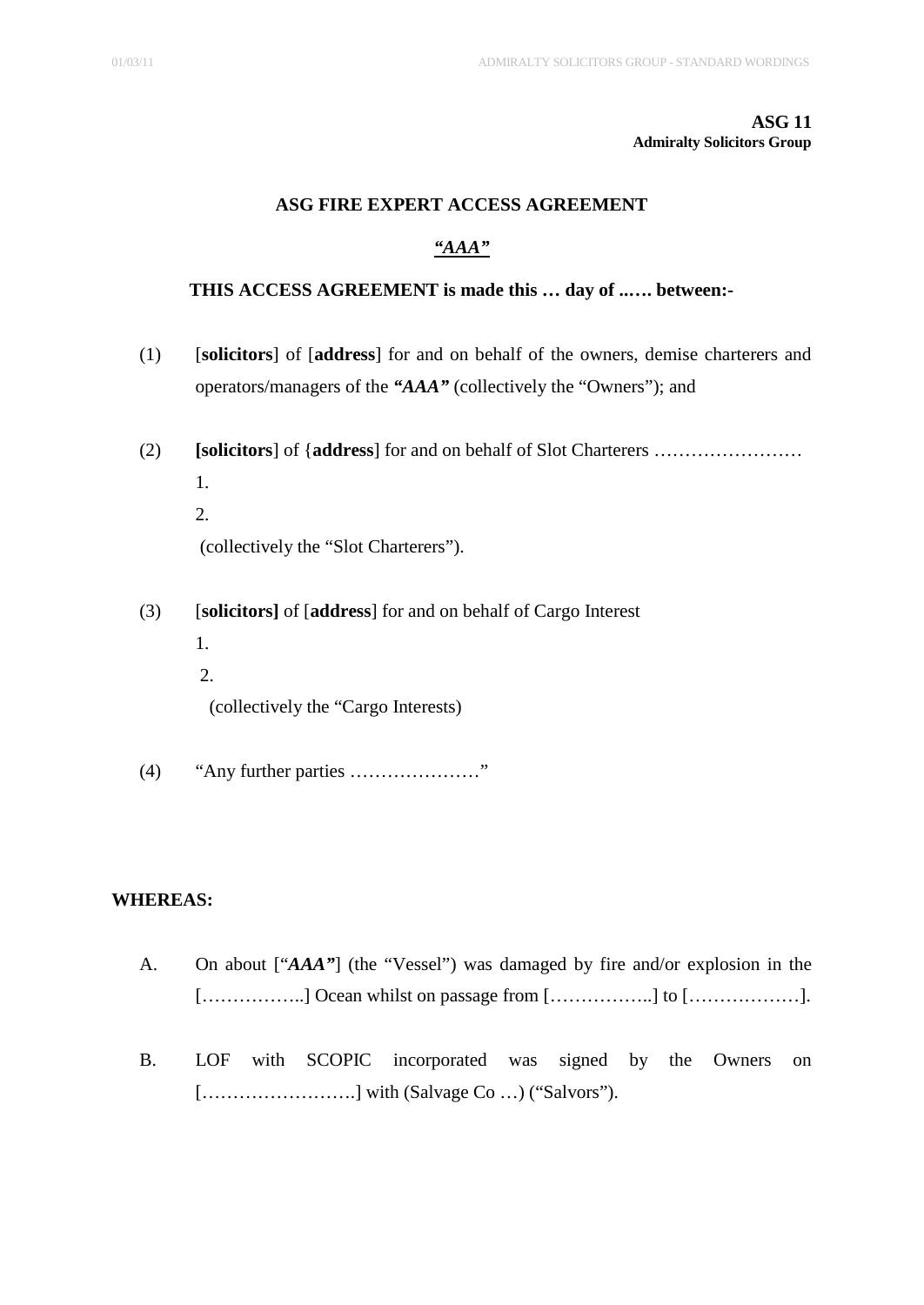- C. The Vessel is presently being towed to […………………] The current estimate of the Vessel's ETA at  $[\dots, \dots, \dots]$  is about  $[\dots].$
- D. Slot Charterers and Cargo Interests have requested that each of their appointed fire experts (collectively or individually the "Fire Expert(s)") be granted access to the Vessel shortly after her arrival at […………..] for the purposes of carrying out an inspection and the possible collection of samples of fire debris or other relevant material to be identified. The Fire Experts are identified and listed in Schedule A to this Agreement.

#### **IT IS NOW AGREED AS FOLLOWS:**

- 1. In consideration of Slot Charterers and Cargo Interests refraining from taking any steps whatsoever (including but not limited to any application or petition to or the commencement of any process or proceedings before any court, tribunal or other authority) against the Owners and/or the Vessel in connection with the access of fire experts to the Vessel, the Fire Experts will be permitted reasonable access to the Vessel on the following terms:-
	- 1.1. They will only be permitted to board the Vessel if Salvors consider it safe to do so. Whilst on board the Vessel they must comply with all requests and/or instructions given by the Salvors as regards their access.
	- 1.2. They will board the Vessel entirely at their own risk.
	- 1.3. [**Name of expert**.] of [**name of Co.]** or another nominated representative of [that Company], the fire experts appointed on behalf of the Owners (the "Owners' Fire Expert") will visit the Vessel as soon as reasonably practicable upon her arrival in [................] to verify with Salvors the condition of the Vessel for the purpose of facilitating the joint inspection referred to in paragraphs 1.4 to 1.7 below.
	- 1.4. As soon as reasonably practicable following completion of Owners' Fire Expert's inspection referred to in paragraph 1.3 above, they will be permitted to board the Vessel together with the Owners' Fire Expert and will liaise directly with the Owners' Fire Expert to determine when this will take place. It is understood and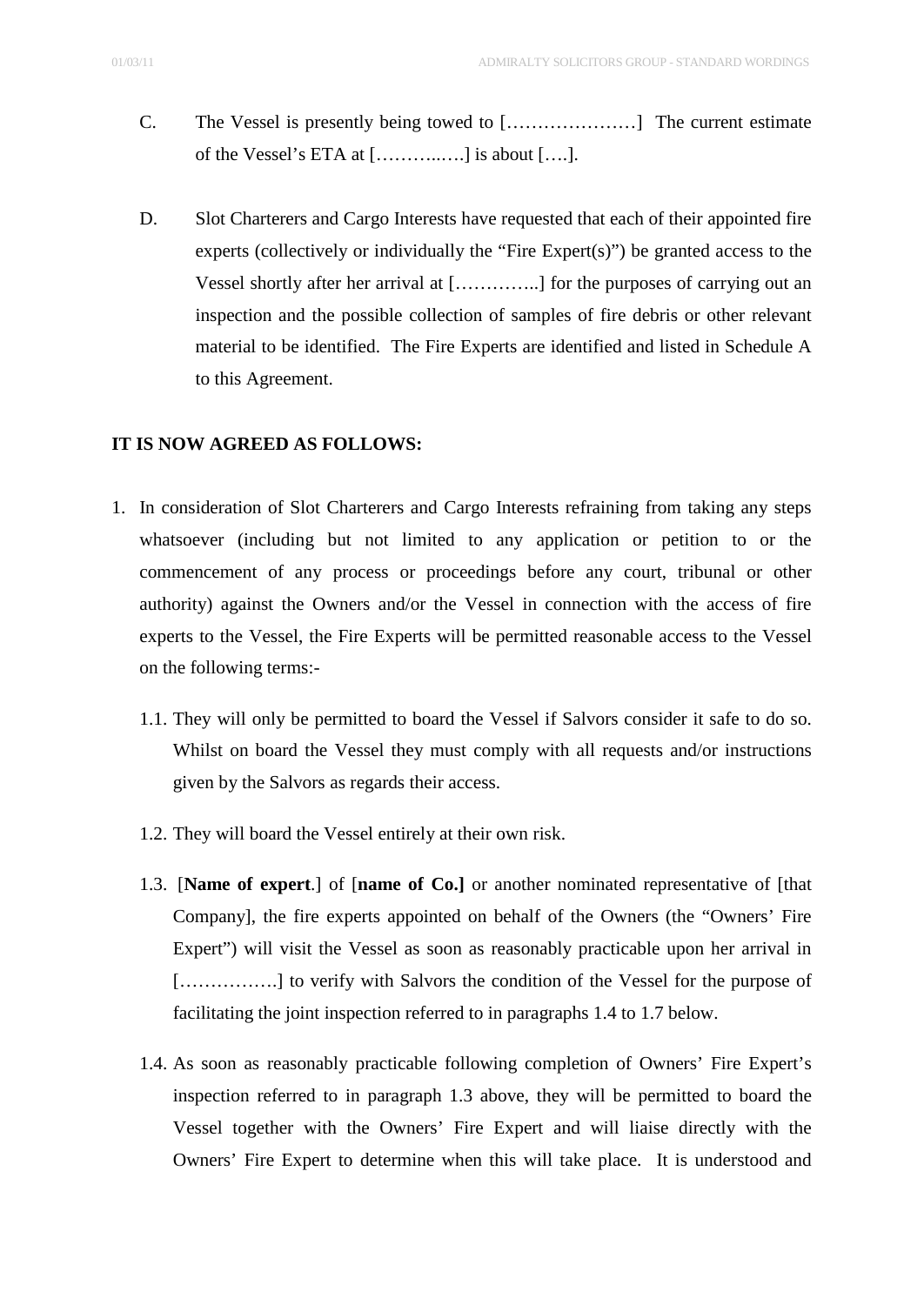agreed that it may not be practicable for all the Fire Experts to attend on board the Vessel at the same time with the Owners' Fire Expert and the joint inspections may be split into two or more groups of Fire Experts, each group attending with the Owners' Fire Expert. All Fire Experts will make themselves available at the agreed time(s) for a joint inspection or such further joint inspections as may be agreed necessary by the Fire Experts and the Owners' Fire Expert.

- 1.5. They will be accompanied on the Vessel by the Owners' Fire Expert at all times and will be given reasonable access to areas of the Vessel which they and the Owners' Fire Expert agree are relevant to the cause of the fire and/or explosion and/or the spread of the fire but always subject to paragraph 1.1 above. For the avoidance of doubt, no Fire Expert will seek to gain access to the Vessel or cargo on board without the express permission of the Owners' Fire Expert.
- 1.6. They will be entitled to take photographs and video recordings during the joint inspection(s) including photographs of relevant log books and documents.
- 1.7. They will be entitled to take samples of any material or debris which they and the Owners' Fire Expert agree may be relevant but on condition that:-
	- 1.7.1. Any samples are taken jointly with the Owners' Fire Expert who will have one set of samples of the same material or debris as that taken by the other Fire Experts; and
	- 1.7.2. The method of sampling is agreed before the samples are taken.
- 1.8. With respect to paragraphs 1.4 1.7 inclusive above, the Owners' Fire Expert's agreement or permission (as applicable) is not to be unreasonably withheld.
- 1.9. The rights of each individual party's Fire Expert shall not be prejudiced by any breach of this Agreement committed by any other Fire Expert.
- 2. This Agreement shall be governed by and construed in accordance with English law. Any dispute arising out of this Agreement will be subject to the exclusive jurisdiction of the English High Court.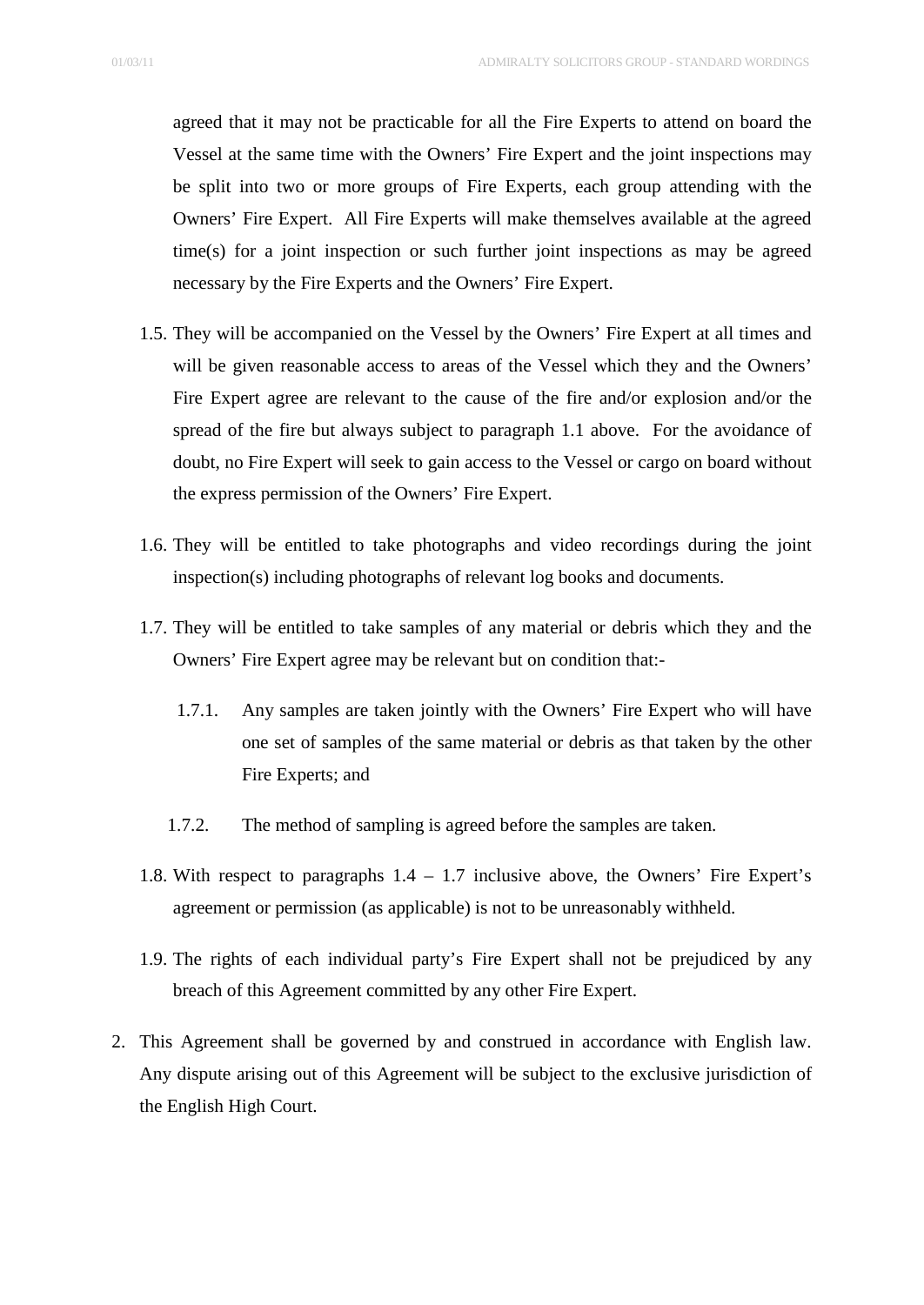## Signed ………………………………..

On behalf of the Owners

Signed ………………………………..

On behalf of ……..……………

Signed ………………………………..

On behalf of ……….………….